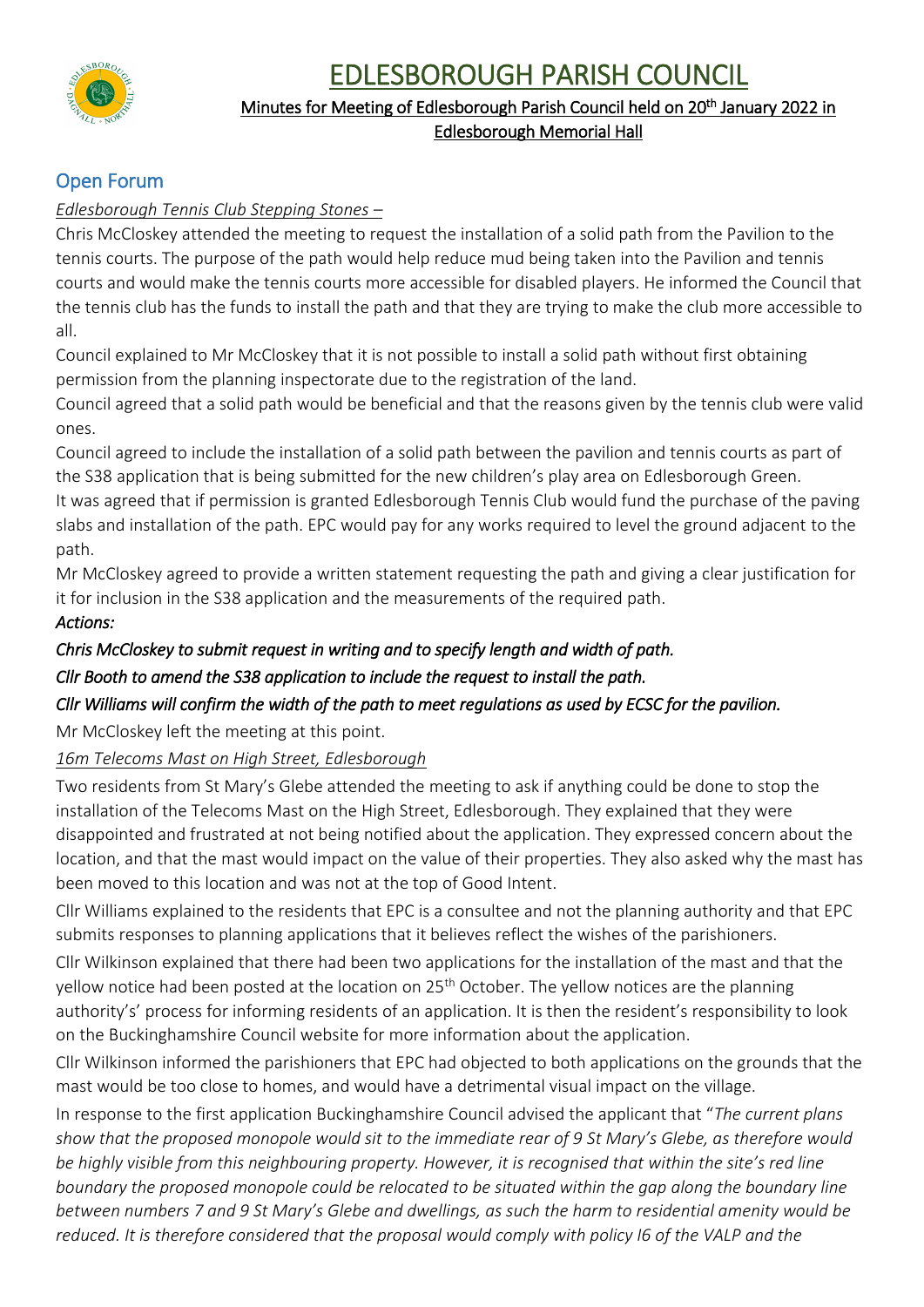*guidance set out within the NPPF (*National Planning Policy Framework) *however prior approval would be required with regards to siting, such to reduce the impact upon the amenity of neighbours.*" As a result of this the applicant submitted a second application siting the mast between 7 and 9 St Mary's Glebe. The applicant did this on the grounds that permission would be granted. This meant that whilst EPC objected again to the second application permission was granted before EPC was able to inform the neighbouring residents of the application as agreed at the December Council meeting.

Cllr Wilkinson went on to explain that EPC had done all it could in objecting to this permitted development and that the residents would not have been able to achieve any more even if they had submitted an objection before the application was determined. He advised the residents that reasons such as "devaluing a property" would not be considered a valid reason to object to an application. He explained that the mast is now only 16m tall not 20m as in the first application.

Cllr Wilkinson explained that the Council had previously received a pre application consultation from another company wishing to install a mast at the top of Good Intent. This company has not yet submitted an application for this installation and EPC has tried to work with them to find a more suitable position. This company could still submit an application to install a mast at the top of Good Intent.

Cllr Williams informed the parishioners that the Government is trying to improve network coverage for all and as such applications for masts are now permitted development, permission is even being granted for masts to be erected in National Parks.

The residents thanked the Council for their time and left the meeting at this point.

### *Thames Valley Police Report from PCSO Tina Hobson:*

Prior to the meeting PCSO Tina Hobson had provided the Council with the following crime figures from 17/12/2021 to 16/01/2022 for the Parish:

*Edlesborough 1x criminal damage 1x suspicious vehicle 2x suspicious person 1x (ASB) Antisocial behaviour. Northall 1x suspicious vehicle Dagnall 3x suspicious vehicles.*

### Cllr Willliams formally opened the meeting at 8.06pm.

### Present

Cllr Williams (chair), Cllr Miss Wells, Cllr Wilkinson, Cllr Mrs Booth, Cllr Mrs Thomas, Cllr Trish Owen, Penny Pataky (Clerk) and Buckinghamshire Councillors Chris Poll and Peter Brazier. No parishioners stayed for the duration of the meeting.

### Apologies

Cllr Cubbage (vice chair), Cllr Nevard, Cllr Harpley, PCSO Tina Hobson

# Declarations of Interest

None were declared.

### **Minutes**

Council agreed the minutes of the Ordinary Meeting of Edlesborough Parish Council held on 16<sup>th</sup> December 2021 with no amendments.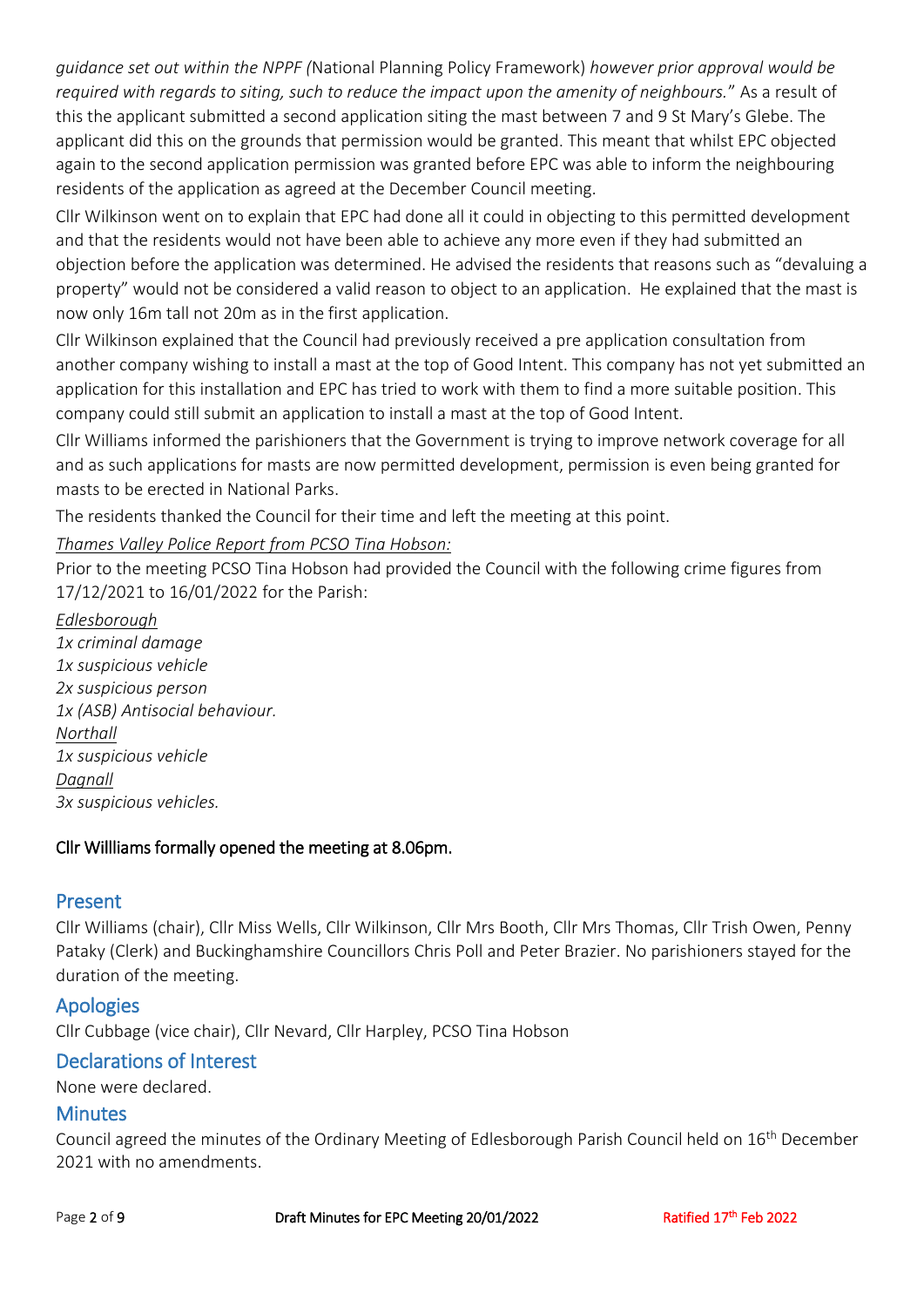# Matters Arising

Nothing was raised.

# Buckinghamshire Council Report

Councillors Chris Poll and Peter Brazier attended the meeting and drew Council's attention to the following matters:

### *New Political Map for Buckinghamshire*

Following a public consultation on proposed council size for the authority, the Local Government Boundary Commission has decided that the number of councillors in the Buckinghamshire Council should be 98. The Commission wants to hear what residents and organisations think about their local area. A 12-week consultation on the proposals will run until 4 April 2022.

The Commission is the independent body that draws these boundaries. It is reviewing Buckinghamshire to make sure councillors represent about the same number of electors, and that ward arrangements help the council work effectively. It wants to be sure that its proposals reflect community ties and identities. More information can be found at:

[www.buckinghamshire.gov.uk/news/have-your-say-on-a-new-political-map-for-buckinghamshire-council/](http://www.buckinghamshire.gov.uk/news/have-your-say-on-a-new-political-map-for-buckinghamshire-council/)

### *Have your say on development in Buckinghamshire*

Buckinghamshire Council has launched a public opinion survey asking for residents opinions as work gets underway to prepare a new Local Plan for Buckinghamshire.

The Local Plan will set out how the county's housing and development needs are to be met in the years to come and will aim to reflect the needs and aspirations of the people of Buckinghamshire. The involvement of those that live and work in the county is therefore key to the Plan's production.

The current Local Plan survey will give Buckinghamshire Council's planners and decision-makers insight into the feelings and opinions of residents, employers and those that work in Bucks about the county's current and future need for homes, jobs and other facilities.

More information can be found at:

[www.buckinghamshire.gov.uk/news/have-your-say-on-development-in-buckinghamshire/](http://www.buckinghamshire.gov.uk/news/have-your-say-on-development-in-buckinghamshire/) The survey closes on 11<sup>th</sup> February 2022.

### *Ivinghoe Freight Strategy*

Further to the update in September 2021 the Ivinghoe Freight Strategy will be going to the 2nd public consultation opens on 19th January 2022.

### The consultation will be accessed online. The consultation will run for 3 weeks ending 19th February 2022.

The dedicated online web content, which will appear at Your Voice Bucks - Citizen Space will incorporate a simple survey inviting public feedback which will inform future plans for managing HGV use of the defined zone.

More information can be found here:

### [Ivinghoe Area Freight Zone Traffic Regulation Order consultation -](https://yourvoicebucks.citizenspace.com/roads-parking/copy-of-ivinghoe-freight-tro-2022/) Your Voice Bucks - Citizen Space

As previously advised as a result of feedback received from the public, representative bodies and neighbouring local authorities in the initial statutory consultation the proposed zone has been expanded to incorporate the B440 between the junction with the A505 and the Travellers Rest roundabout with the B489.

BC Cllr Poll encourages parishioners to support this revised plan. If this is not implemented it could be years before a County Freight Strategy is agreed and implemented and in the meantime HGV's would continue to use the B440 through Edlesborough and Northall.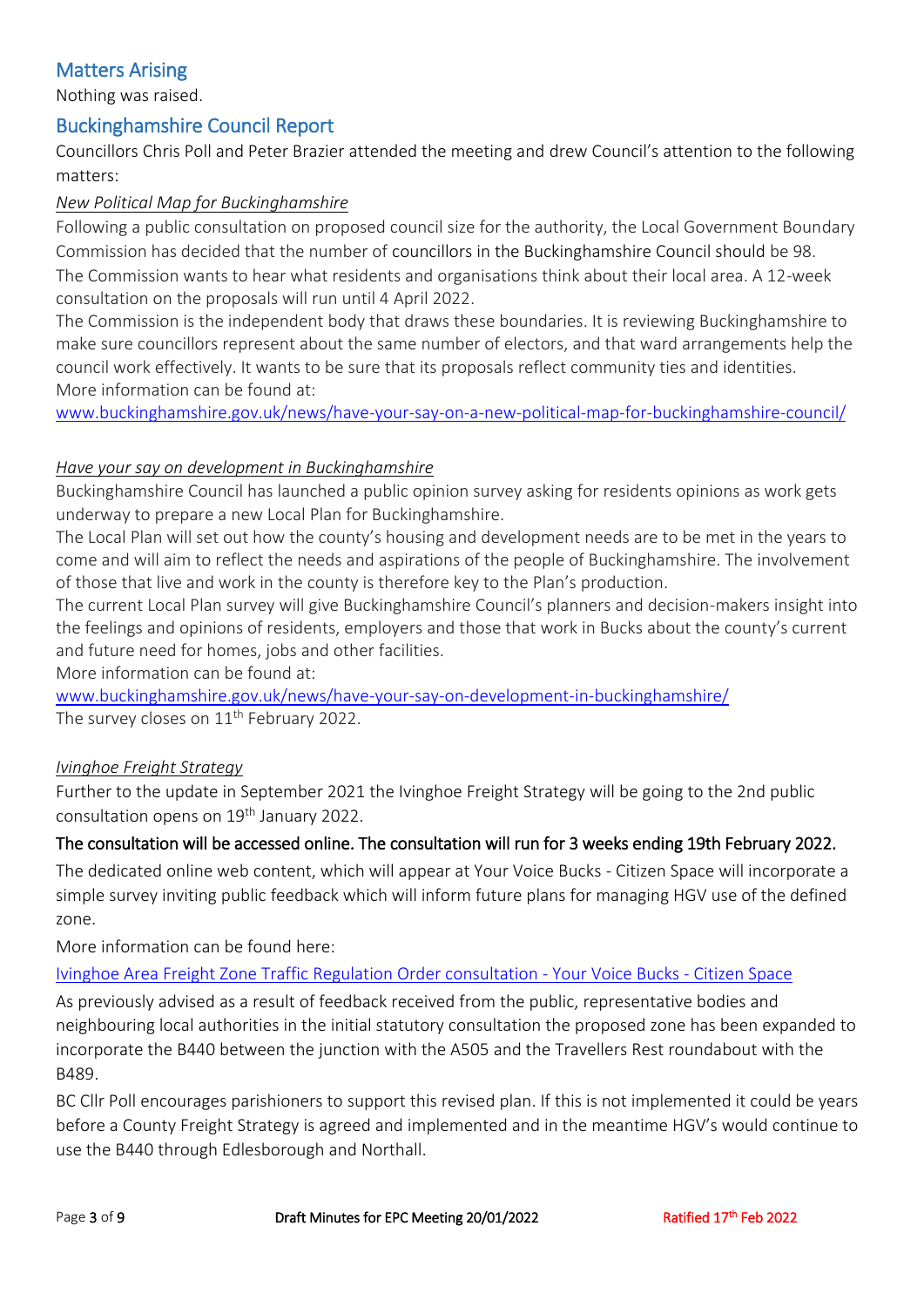### *Cheddington Train Station*

There will be an estimated 10 week disruption to the train services at Cheddington Station. Platform 4 will be closed with immediate effect to carry out emergency safety repairs to the platform structure.

Network Rail say that they need to close platform 4 for up to 10 weeks, up to the beginning of April 2022. Trains will still be able to call at platform 3 going towards Leighton Buzzard. However, at weekends when there is engineering work on the lines serving platforms 4 and 3, trains will instead call at platforms 1 and 2. A minibus service will be put in place with immediate effect between Leighton Buzzard, Cheddington and Tring to replace trains that would have called at platform 4. Arrangements will be made for car park ticket holders with weekly or longer passes to use these at either Leighton Buzzard or Tring stations. More information can be found at:

Cheddington: Temporary [service changes from Friday 21 Jan | LNR | London Northwestern Railway](https://www.londonnorthwesternrailway.co.uk/travel-information/service-disruptions/cheddington-temporary-service-changes-friday-21-jan?fbclid=IwAR2Qv4AksLphuzYCvpUVb83KCUhipaXKCkurl8uSdbtPzn5Mq1nODmL2pr0)

### *Outline Planning Application for 91 New Homes in Cheddington*

Cllr Poll drew Councils attention to an outline planning application for 91 new homes in Cheddington. He advised Council to be mindful of large applications being submitted in neighbouring villages and informed them that many developers are ready to take these applications to appeal if they are denied. This application falls outside of Cheddington's Neighbourhood Plan and VALP (Vale of Aylesbury Local Plan).

### The full application can be viewed at:

[21/04688/AOP | Outline application \(all matters reserved except means of access\) for residential](https://publicaccess.aylesburyvaledc.gov.uk/online-applications/applicationDetails.do?activeTab=summary&keyVal=R3R674CLJX400&fbclid=IwAR3urZSi-8f77hl_Z452tPYb5BxlLliJTuY580PtMEOFLlAKkSh-fOn2nBg)  [development of up to 91 dwellings including the creation of new vehicular access, public open space,](https://publicaccess.aylesburyvaledc.gov.uk/online-applications/applicationDetails.do?activeTab=summary&keyVal=R3R674CLJX400&fbclid=IwAR3urZSi-8f77hl_Z452tPYb5BxlLliJTuY580PtMEOFLlAKkSh-fOn2nBg)  [landscape planting, surface water attenuation and associated infrastructure following demolition of the](https://publicaccess.aylesburyvaledc.gov.uk/online-applications/applicationDetails.do?activeTab=summary&keyVal=R3R674CLJX400&fbclid=IwAR3urZSi-8f77hl_Z452tPYb5BxlLliJTuY580PtMEOFLlAKkSh-fOn2nBg)  [existing property Church Hill Farm | Church Hill Farmhouse Station Road Cheddington Buckinghamshire LU7](https://publicaccess.aylesburyvaledc.gov.uk/online-applications/applicationDetails.do?activeTab=summary&keyVal=R3R674CLJX400&fbclid=IwAR3urZSi-8f77hl_Z452tPYb5BxlLliJTuY580PtMEOFLlAKkSh-fOn2nBg)  [0SG \(aylesburyvaledc.gov.uk\)](https://publicaccess.aylesburyvaledc.gov.uk/online-applications/applicationDetails.do?activeTab=summary&keyVal=R3R674CLJX400&fbclid=IwAR3urZSi-8f77hl_Z452tPYb5BxlLliJTuY580PtMEOFLlAKkSh-fOn2nBg)

# Planning

Led by Cllr John Wilkinson

### *Edlesborough Parish Neighbourhood Plan – Review*

Rachael Riach, Neighbourhood Planning Coordinator at Buckinghamshire Council has provided some advice re reviewing Neighbourhood Plans. Cllr Wilkinson will look into this.

### *High Street Telecom Mast*

See note in the Open Forum.

### *Planning Applications*

The following applications were considered and it was agreed to submit the following responses to Buckinghamshire Council Local Planning Authority:

| Application No.           | Address      | Description                           | <b>Parish Council Response</b> |
|---------------------------|--------------|---------------------------------------|--------------------------------|
| 21/04758/APP              | 100 High     | Extension to detached garage and      | <b>OPPOSE</b>                  |
| 16 <sup>th</sup> Dec 2021 | Street       | conversion to habitable accommodation |                                |
|                           | Edlesborough |                                       |                                |

The following decisions had been notified by Buckinghamshire Council Local Planning Authority:

| Application No.         | Address     | Description                   | <b>Parish Council</b> | <b>LPA Decision</b> |
|-------------------------|-------------|-------------------------------|-----------------------|---------------------|
|                         |             |                               | Response              |                     |
| 21/03932/ACL            | 14 Leighton | Certificate of Lawfulness for | No objections         | REFUSED             |
| 5 <sup>th</sup> October | Road        | existing use of land as       |                       |                     |
| 2021                    | Northall    |                               |                       |                     |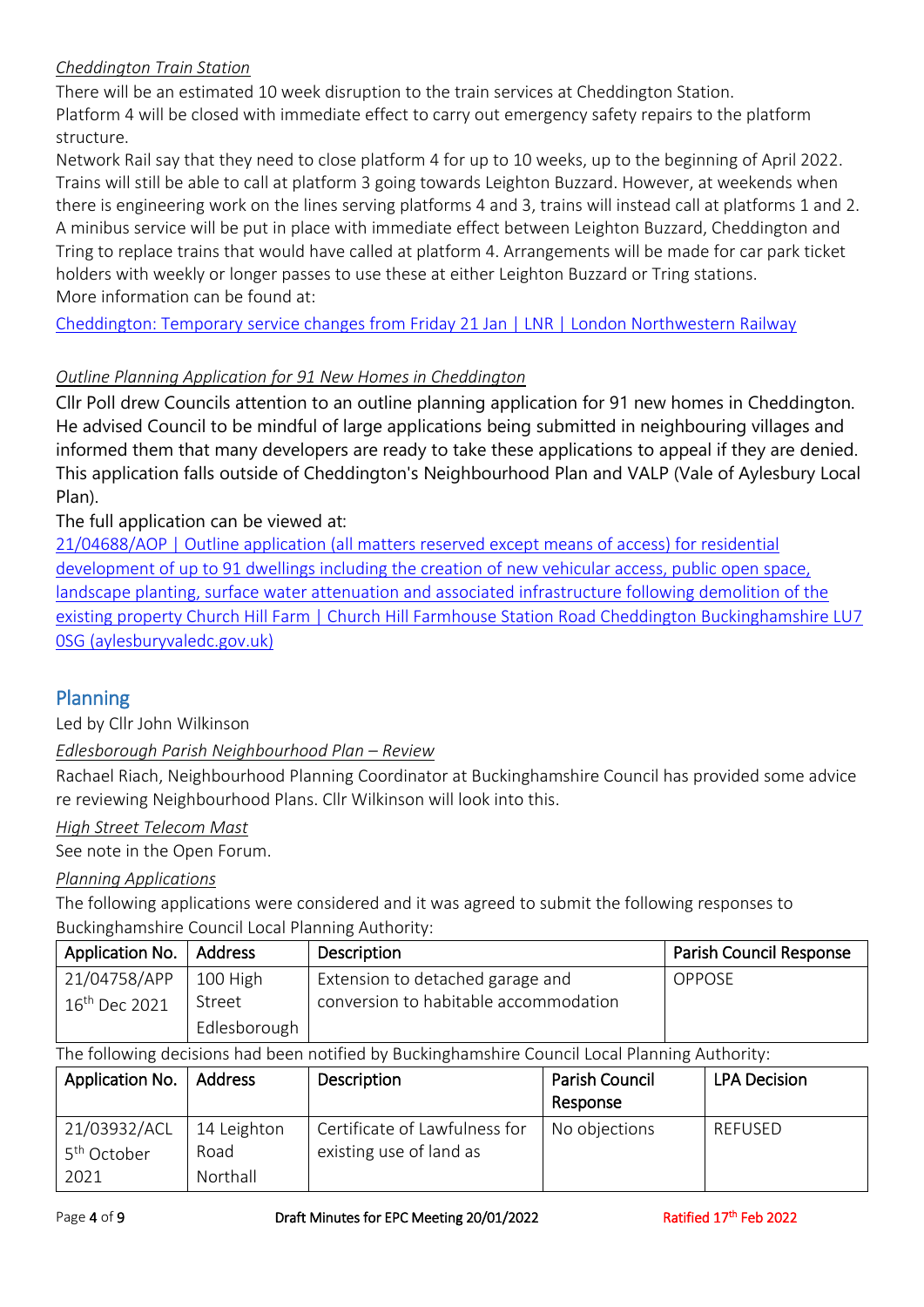|                           |               | garden ancillary to 14<br>Leighton Road. |                    |           |
|---------------------------|---------------|------------------------------------------|--------------------|-----------|
| 21/04729/ATN              | Land off High | 16m high telecoms mast and               | OPPOSE             | Permitted |
| 10 <sup>th</sup> Dec 2021 | Street        | associated ancillary                     | Detrimental visual |           |
|                           | Edlesborough  | equipment                                | impact             |           |

# Villages

### *HM the Queen's Platinum Jubilee*

Cllr Williams has compiled a list of ideas.

# *Action: Clerk to circulate to full Council.*

### *Parking Issues*

The Clerk awaits a response from the LAT as to whether a parking sign can be placed at the Brook Street layby.

### *Ivinghoe Freight Strategy*

See notes under Buckinghamshire Councillors' Report.

This has now been expanded to incorporate the B440 between the junction with the A505 and the Travellers Rest roundabout with the B489.

The consultation will run for 3 weeks ending 19<sup>th</sup> February 2022. The dedicated online web content, which will appear at [Your Voice Bucks -](https://yourvoicebucks.citizenspace.com/) Citizen Space

# *Action: Clerk to inform parishioners via Facebook and Website.*

*Parish Path Maps* Ongoing.

# Edlesborough

The trip hazard left in the pavement caused by exploration works by the noticeboard at the top of Good Intent has been repaired.

# **Dagnall**

Star Bus Company who run the 162 bus route that serves Dagnall were contacted about their drivers repeatedly driving over the pavement and verge. The company responded saying they would instruct their drivers to stop doing this.

# **Northall**

The Clerk has been informed that the missing white edge lines on Leighton Road, Northall will be reinstated. The contractors need to wait for it to rain to remove the salt that is on the road and then they will be able to complete the lining works in the coming weeks.

# Edlesborough Pavilion

*ETC Streetlight*

# No further updates.

# *Requests from ECSC Trustees*

Cllr Williams informed the Council that ECSC trustees are seeking permission to;

- Install a noticeboard outside the building EPC granted permission for this.
- To put information on Parish Noticeboards about Edlesborough Pavilion Permission granted, notices need to be sent to the Clerk for display.
- To use a gas Barbecue on the balcony or outside the pavilion on the Green Council agreed that further information on the precise proposal of this idea was required.
- To install an air conditioning unit on the outside of the building for the gym Council agreed that ECSC should submit a detailed proposal for this request.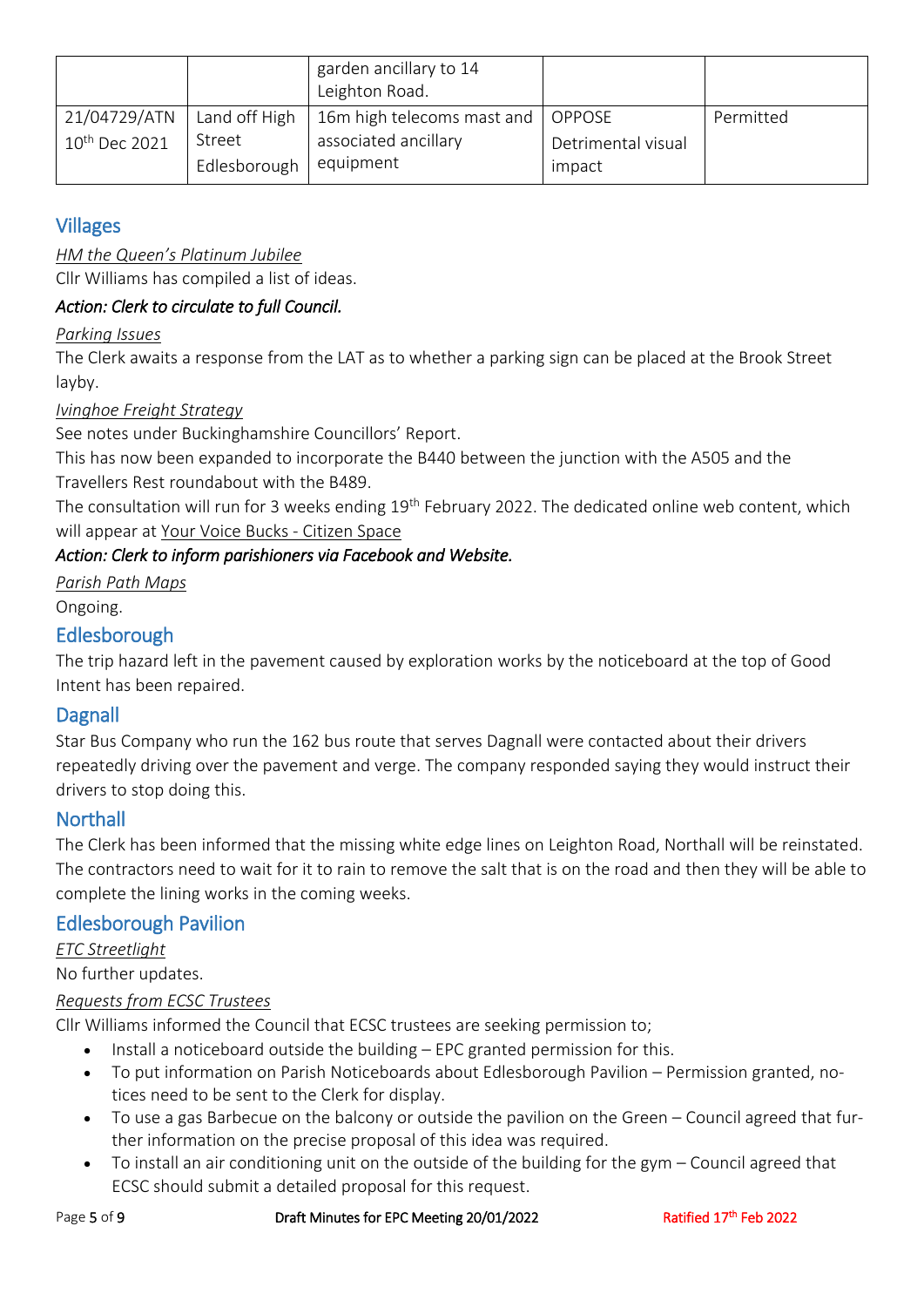### *Action: Cllr Williams to feed Council's responses back to ECSC Trustees.*

# Projects

*Edlesborough Green Children's Play Area* 

– led by Cllr Mrs Booth

Council were surprised by the high cost of advertising the S38 application in the Luton News & Dunstable Gazette and on the online [www.lutontoday.co.uk.](http://www.lutontoday.co.uk/) Council felt it was more appropriate to advertise in the Leighton Buzzard Observer.

# *Actions: Cllr Booth to include the path between Pavilion and tennis courts in application. Clerk to request a quote for placing advert in Leighton Buzzard Observer. Advert to be placed once application is submitted.*

*EMH Redecoration*  – led by Cllr Mrs Thomas Nothing to report. *EMH Status*  – led by Cllr Wilkinson Nothing to report.

*Re-Wilding*  – Led by Cllrs Owen and Wells

Nothing to report.

# EDaN & Traffic Management Team Updates

### *Traffic Calming*

Cllr Williams is working towards submitting the MVAS requirements to the Community Board.

*FOTCOTH*

Nothing to report.

*EDaN Beautification Team* 

Nothing to report.

# Parish Amenities

Reports on all Amenities including Buckinghamshire Council Devolved Services.

# AEDs

The Baptist Church AED was reactivated following the December meeting. The new pads have still not been supplied.

The Circuit (the company responsible for the registration of AED's has confirmed the following "*We understand that although the supply situation with pads is improving there are still difficulties with some makes/models. While we would normally encourage compliance with manufacturer's guidance we understand that ambulance services are encouraging defib Guardians to keep their devices available despite expired pads. As long as the foil packaging is intact and the contents remain sealed then the adhesive that enables the pads stick to the patient's chest should function perfectly well."*

The Swan Northall will shortly be under new management, once this is confirmed the Clerk will contact the new landlord re the AED at this location.

### EMH

The boilers were serviced on  $17<sup>th</sup>$  January.

The additional works following the electrical inspection were completed on 20<sup>th</sup> January.

Face Masks must now be worn in Village Halls unless the activity or individual is exempt.

The Clerk has raised an order for a phone line then Wi-Fi this is due to be installed. Once installed only Wi-Fi will be available in the hall.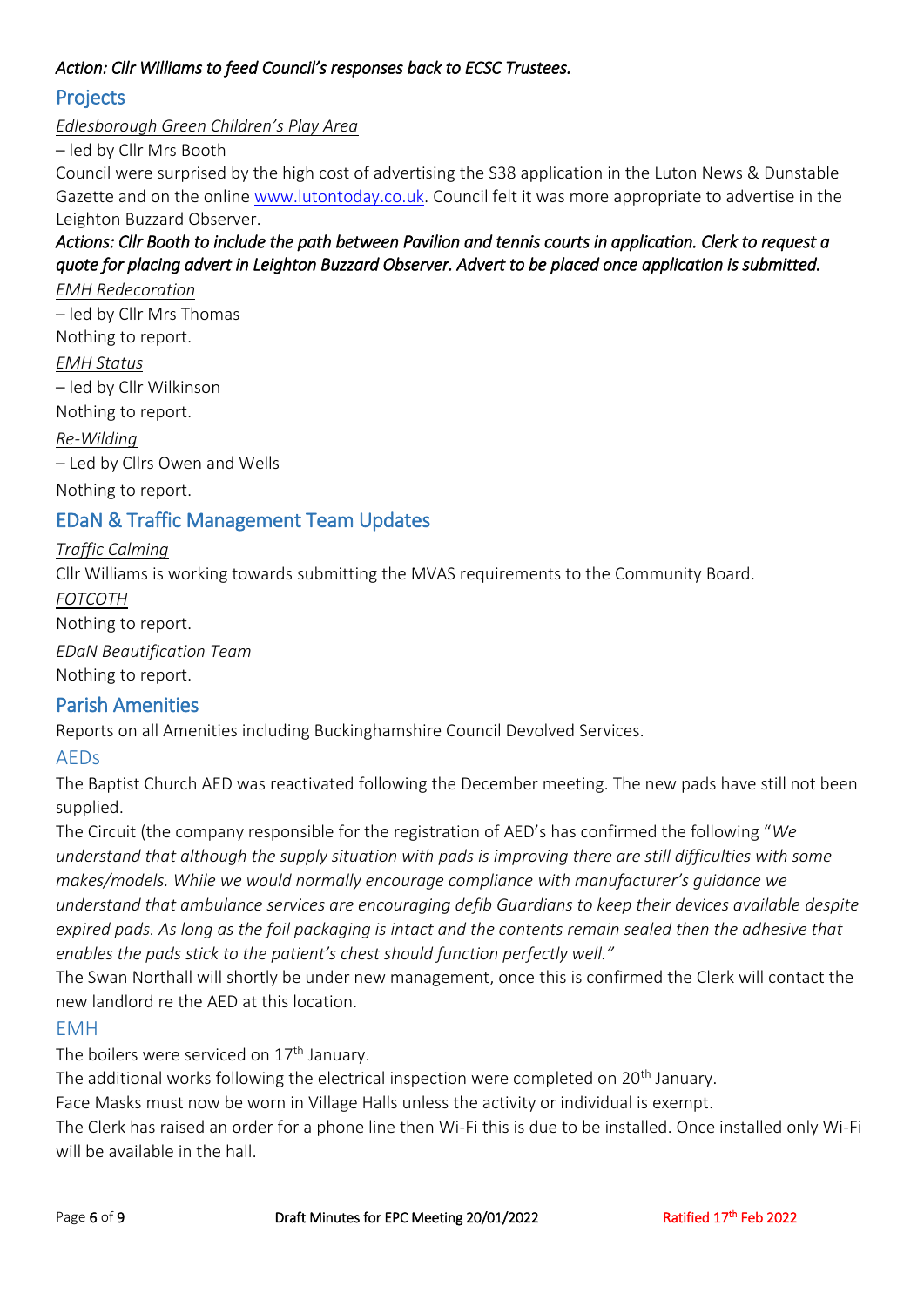### Green

Path between Pavilion and tennis courts see notes in Open Forum.

The Council groundsman carried out a Vertidrain on the grass during December and has been monitoring the new trees.

### *Cricket Square water supply*

Cllr Williams informed the Council that there are discussions taking place which could led to ECSC agreeing to allow the cricket club using the Pavilion outside tap.

### Sports Clubs

ECC have been sent their agreement and invoice for the 2022 Season.

### Play Area

The rocker elephant has been temporarily removed and is being assessed for repair.

### Allotments

### *Dagnall Allotments*

The warden has advised the Clerk that UK Power will be making contact about accessing the site to cut the trees between the allotments and Highbury Farm as they are interfering with the power lines. Dagnall may experience some power supply issues when the work is carried out. The warden spent time with the UK Power representative and discussed the boundary with them etc. UK Power will also be contacting Dagnall School. The representative said they would do all they can not to disturb the Dagnall Forest School when the works are carried out.

The warden and six tenants voluntarily cleared and tidied two unlet and neglected allotment plots with the intention of them being lettable in three months. Ed Monnington has offered to apply weed killer and rotavate both plots.

This work has resulted in a large amount of rubbish that needs to be disposed of. The tenants request the Council's support in this. Council agreed that the Clerk could seek quotes for the removal of this rubbish. However it must be made clear to the allotment tenants that if the Council pays to remove the rubbish it will be a one-off event.

### *Action: Clerk to seek quotes for the removal of the rubbish that cannot be burnt.*

*Northall Allotments*  Nothing to report.

*Cow Lane Allotments* Nothing to report. *The Green Allotments* Nothing to report.

### **Cemetery**

One interment took place on 17<sup>th</sup> January.

The glass in the noticeboard was found to be smashed at the start of January, this has now been repaired.

### Churchyard

Council agreed to the renewal of Mr Scott Mineikis' BASC membership.

### Bridle Path

Nothing to report.

### War Memorial

Nothing to report.

# Bus Shelters

Nothing to report.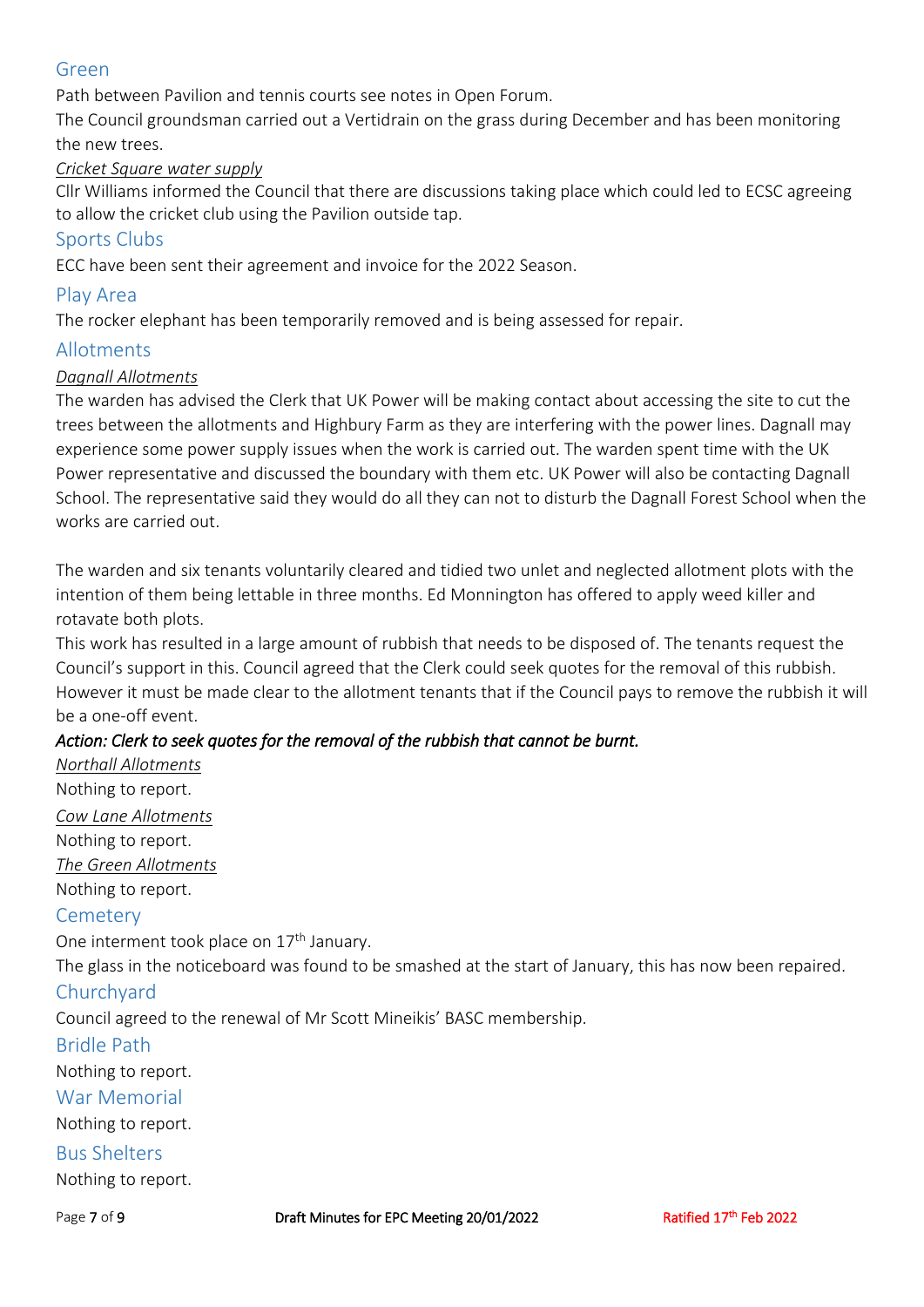# Litter Bins, Dog Bins, Car Parks

Buckinghamshire Cllr Derek Town has informed the Clerk that the telephone number on the dog waste bins is now operational again.

### **Streetlights**

Future maintenance and warranty - Cllr Cubbage, Harpley and the Clerk met with Cllr Andrew Arthur from Stewkley PC on Friday 17<sup>th</sup> December.

Cllr Arthur has a job spec prepared for prospective contractors and offered to share this with EPC.

To date there is still no response from Bellway about the failed light opposite Tithe Barn and the information EPC requires to consider adopting the Bellway High Street lights.

Additionally the Clerk raised the question of the yellow lines on the High Street with Bellway – a response has not yet been received.

### Website, Facebook and GDPR

### *Facebook*

Posts and discussions have focused on:

- Christmas Decorations
- Telecom Mast on High Street, Edlesborough
- Hermes deliveries
- Royal Mail deliveries
- Dog Training & Recall
- Power cuts

#### *Website*

- The Website Accessibility was tested on  $16<sup>th</sup>$  January 2022
- Covid-19 the Clerk will update the website accordingly as and when information is received from Buckinghamshire Council.

### *GDPR*

• No reported breaches

### Buckinghamshire Council Devolved Services

#### *The Pastures Hedge*

Buckinghamshire Council have now paid the invoice for the works carried out in 2021.

### Finance

#### *December 2021 Accounts*

Council to approve the accounts for months ending 31<sup>st</sup> December 2021.

| <b>EMH</b>                        | £1,237 |
|-----------------------------------|--------|
| Old Pavilion                      | $-E59$ |
| Green                             | £524   |
| Open Spaces                       | £3,804 |
| <b>Bucks CC Devolved Services</b> | £1,107 |
| Allotments                        | £236   |
| <b>Street Lights</b>              | £109   |
| Cemetery                          | £90    |
| Churchyard                        | £403   |
| Dagnall Recreation Ground         | £178   |
| Subscriptions                     | £200   |
| EDaN                              | £456   |